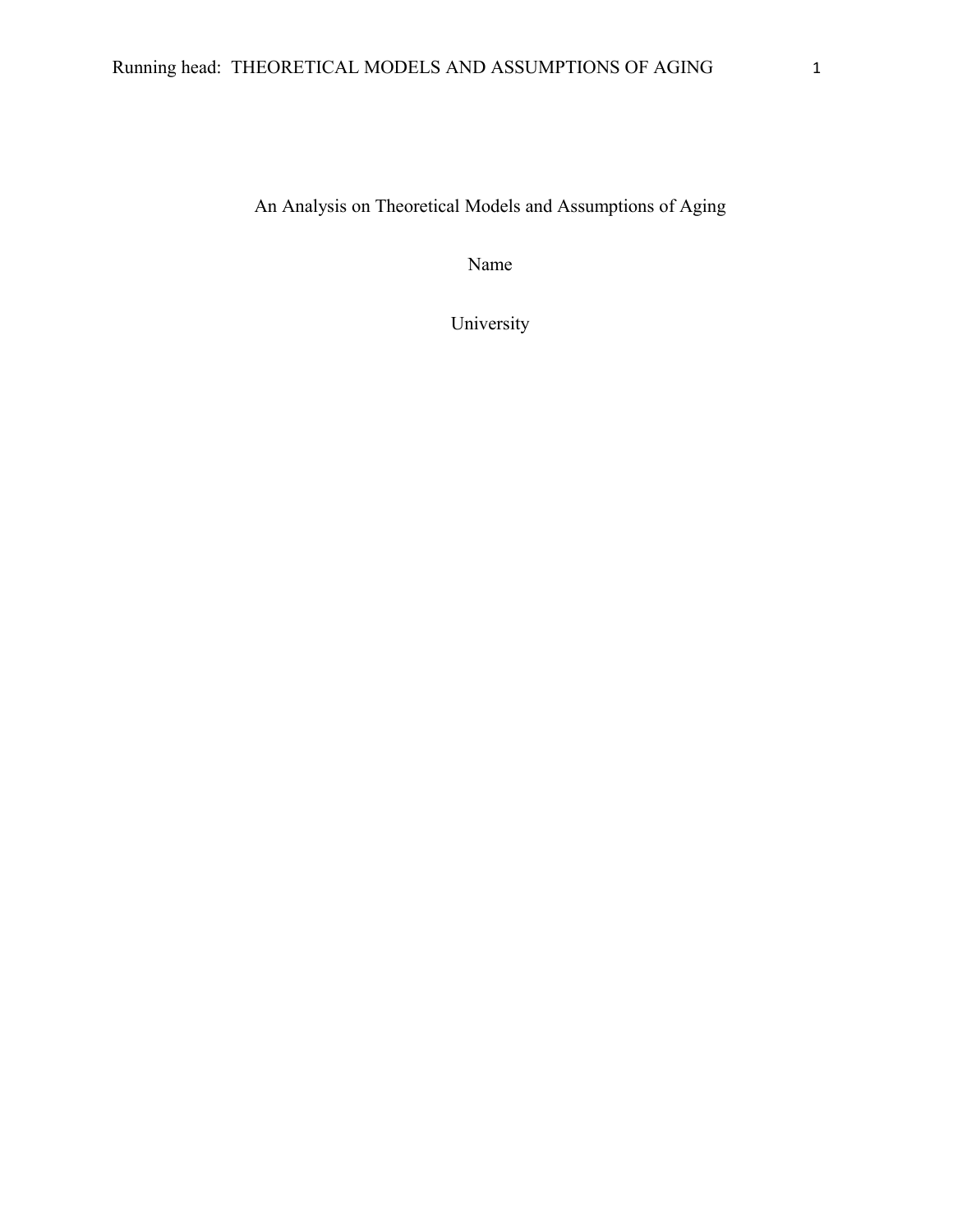Aging is something that most of us is afraid of and yet for some, it is another chapter of new experiences. The existing theoretical models of aging can be questionable since the path that each aging person undergoes is full of twists and turns. One of these is the stability model and the fact that some older people may remain the same all through out their lives. A living case that made me disagree with the said model is that of my aunt. She is a professional who is already in her late 60s. When I was a kid, I can clearly remember that she was a stern person. She rarely smiles when there are family gatherings. Recently, I recognized that ever since she became old, she now initiates a conversation with me and our other relatives. She told us that too much stress and lack of outlets to relax will speed up her aging. On the other hand, I completely agree with the non-normative model. A postulate associated with the model is that unique events that happen to an individual mold a person's aging development. A different event can either be good or bad. Still, it can definitely have an impact on someone's life. A perfect illustration is the grandfather of my friend. The old man was born to a very poor family and has no financial means to study. Thus, his younger years were devoted to working and striving hard to reach his goals. He worked as a driver of a rich family. When his boss died, he was surprised to know that he has a part on the fortune of the family. He used the money to study and then after a few years, he became president of a top fertilizer company. His unexpected luck of inheriting wealth made him a positive person. The aging development of the man is blissful providing the outlook that he has. Indeed, the said event left a mark in his life. My friend told me that he had retired from work with a satisfied heart. From the two most common models, it is evident that uncontrollable factors from the external environment can affect a person's aging development. If one is lucky enough, he can age in a graceful manner and forget about all the worries.